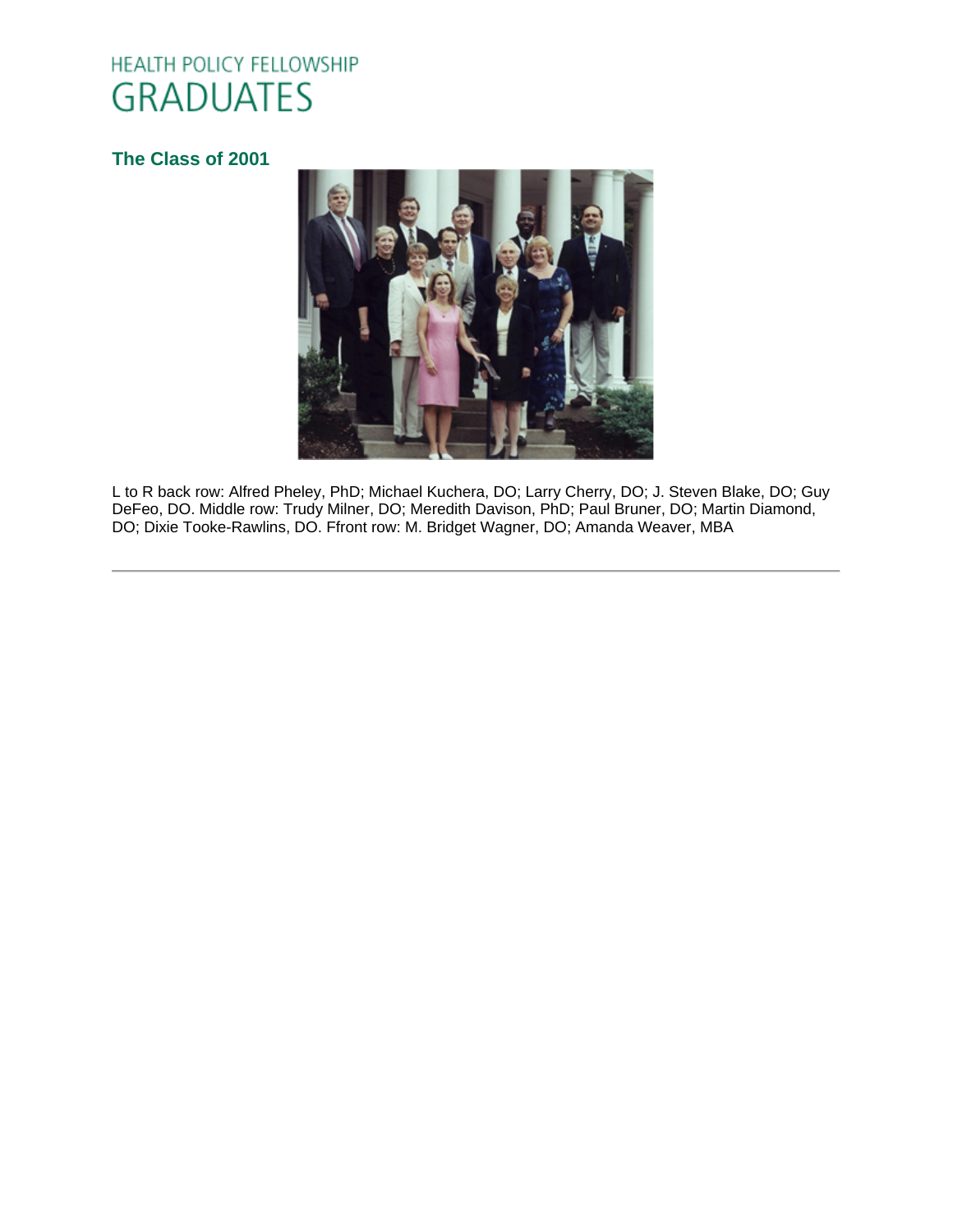# **J. Steven Blake, D.O. Glenside, Pennsylvania**



Dr. Blake is a 1989 graduate of the Philadelphia College of Osteopathic Medicine. He received Bachelors of Art in Chemistry and Zoology from the University of Mississippi in 1976. He completed his internship at St. Joseph's Hospital in Philadelphia, Pennsylvania in 1990. His residency in Internal Medicine (1992) and a fellowship in Gastroenterology (1994) were completed at the PCOM hospital. He is a diplomate of the National Board of Osteopathic Medical Examiners and the American Osteopathic Board of Internal Medicine.

Dr. Blake presently holds the office of President of the National Osteopathic Medical Association. He is a clinical assistant professor at PCOM and lectures in the Department of Gastroenterology. He sits on the American Osteopathic Association's committee for the Minority Health Initiative. He is a member of the Philadelphia and Mt. Airy Chambers of Commerce, a life member of Alpha Phi Alpha Fraternity, and was named to the 2000 National Register's "Who's Who" list.

He is the president and C.E.O. of J.S. Blake, D.O., GI Associates in Philadelphia. Prior to starting his own practice in December 1996, he was employed by the Nelson Medical Group in Philadelphia after completing his fellowship in Gastroenterology.

Dr. Blake's sponsor for the Osteopathic Heritage Health Policy Fellowship is Ohio University College of Osteopathic Medicine Center of Excellence.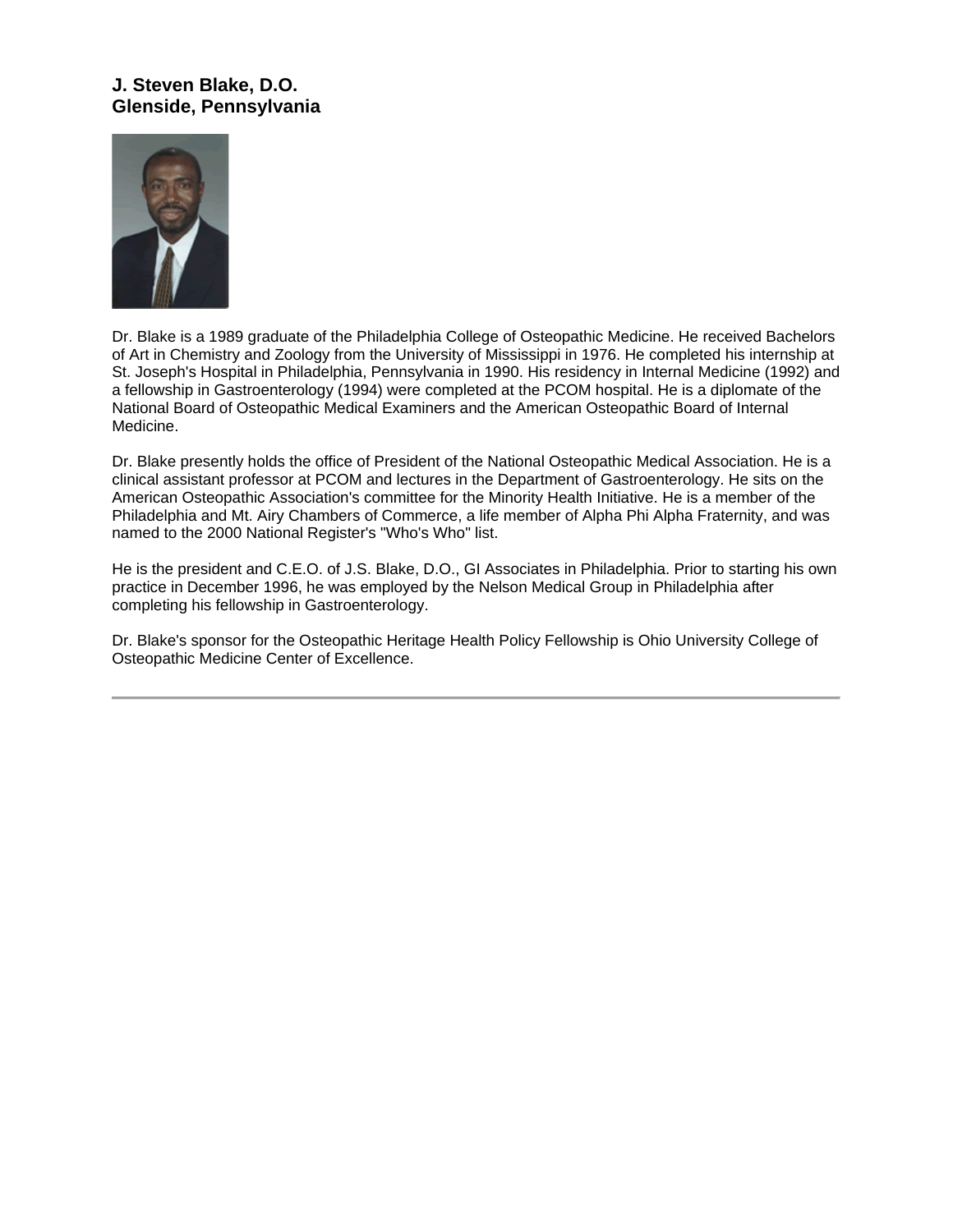## **Paul J. Bruner, D.O. Sandusky, Ohio**



Dr. Bruner earned his medical degree in 1987 from Oklahoma State University College of Osteopathic Medicine. He served his Family Practice internship and residency at Firelands Community Hospital in Sandusky, Ohio. He is board certified in Family Medicine.

Dr. Bruner received the Master Clinical Faculty Award from Ohio University College of Osteopathic Medicine in 1996. He was named Preceptor of the Year at Firelands Community Hospital in 1997 and was honored as the Outstanding Family Physician Award recipient by the Firelands Community Hospital trainees in 1999 and 2000. He is Co-Director of the Family Practice Residency at Firelands Community Hospital and Medical Director of the Vantage Health Plan in Sandusky. He served as President of Sandusky Health Initiative, a local physician organization, from 1997-1999. He is currently President of the 5th District Academy of the Ohio Osteopathic Association.

He has been in private Family Practice in Sandusky since 1994. Prior to that, Dr. Bruner practiced 5 years in Hobbs, New Mexico.

Firelands Community Hospital is sponsoring Dr. Bruner in the Osteopathic Heritage Health Policy Fellowship for 2000-2001.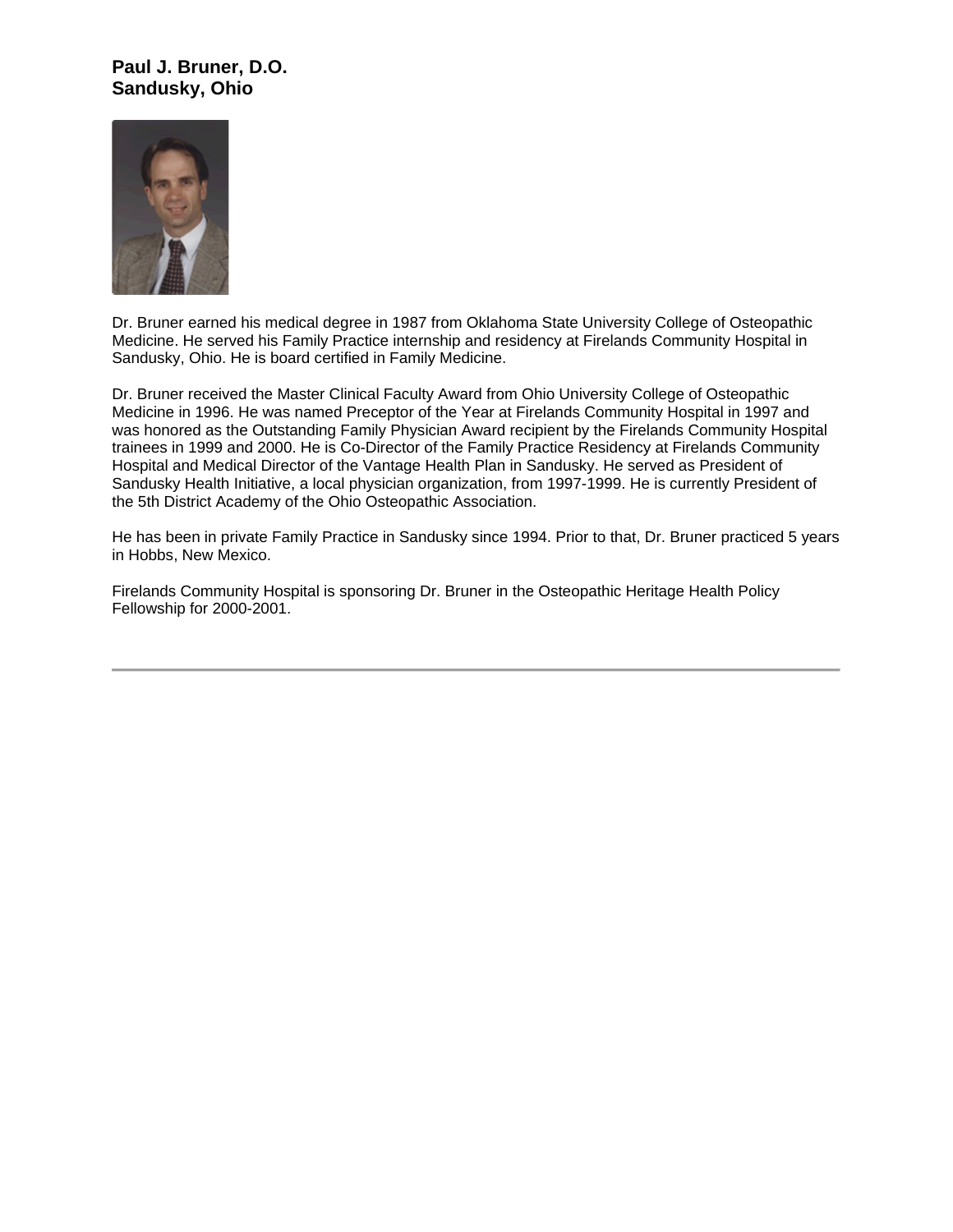#### **Larry D. Cherry, D.O. Tulsa, Oklahoma**



Dr. Cherry began his academic career as Assistant Professor of Osteopathic Medicine at Oklahoma State University College of Osteopathic Medicine in 1977. Through the years at OSU-COM, he transitioned from clinician-educator to educator, clinician, and administrator. As Associate Dean for Clinical Education, the development and monitoring of clinical training programs for the medical students has been a priority. Health policy issues play an important role in rural communities where a significant portion of our medical curriculum resides.

Dr. Cherry is a 1975 graduate of the University of Health Sciences College of Osteopathic Medicine in Kansas City, Missouri. He started a Family Practice in the Oklahoma City area after his Graduate Medical Education training at Hillcrest Health Center in Oklahoma City. Strong academic interest in osteopathic medicine lead to an application for a faculty position at the college as Assistant Professor of Osteopathic Medicine.

He graduated from the University of Oklahoma with a degree in Pharmacy and is licensed in Oklahoma where he practiced Pharmacy in rural and urban settings.

In addition to his academic and administrative responsibilities in clinical education, Dr. Cherry serves as Director of the Osteopathic Medical Education Consortium of Oklahoma, Director of Continuing Medical Education, and Administrative Supervisor of the Oklahoma AHEC.

As co-author of a 1987 grant proposal, the first Osteopathic Family Residency in the state of Oklahoma was developed and Dr. Cherry served as program director for the HRSA grant.

Dr. Cherry has served on numerous college standing committees and is currently Chairman of the Student Selection Committee.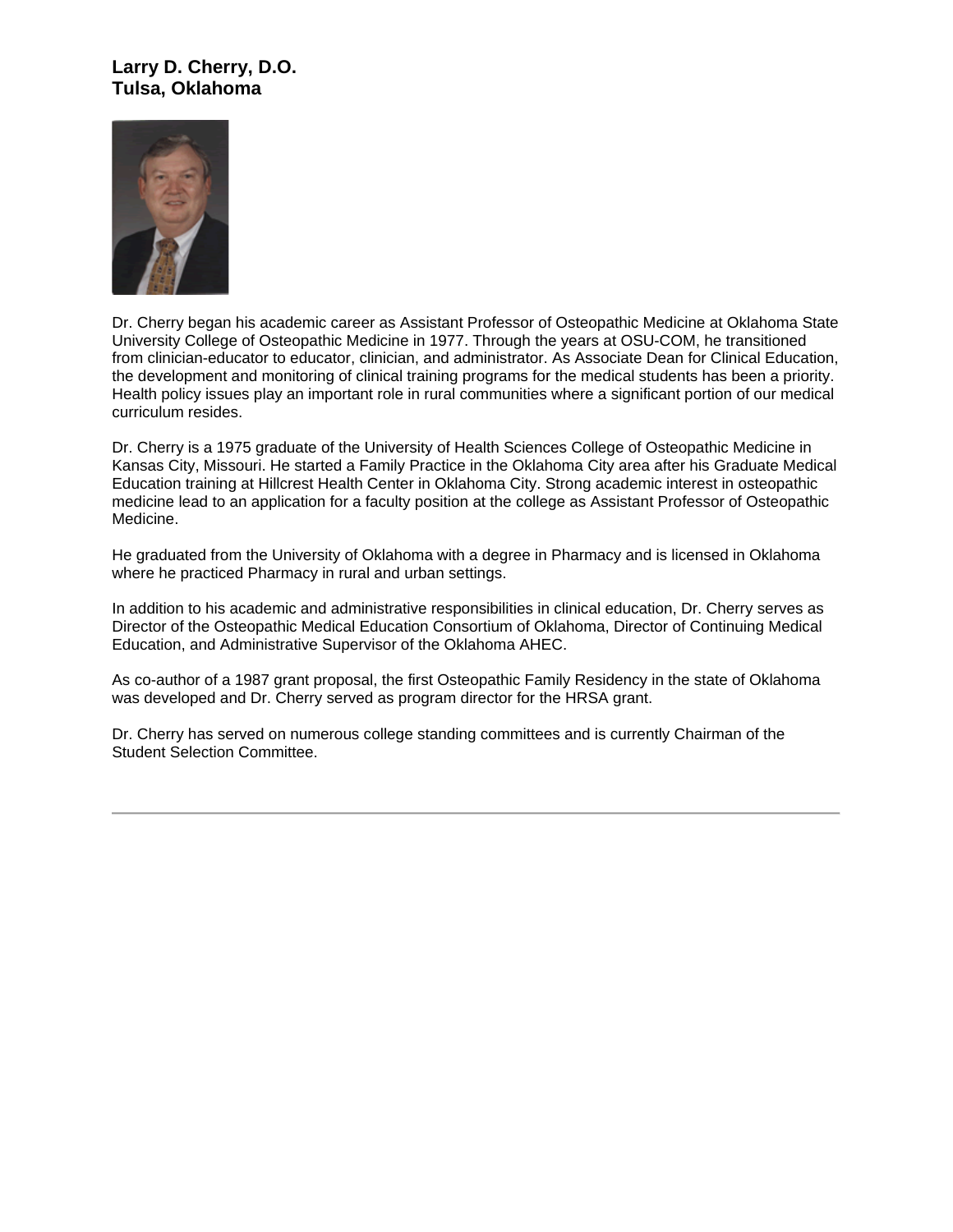#### **Meredith A. Davison, Ph.D. Downers Grove, Illinois**



Dr. Davison graduated from the University of Oklahoma Health Sciences Center in Oklahoma City with a Doctor of Philosophy degree in 1975. Following the completion of her degree in Biological Psychology, she participated in a post-doctoral fellowship funded by the Oklahoma Heart Association in the Department of Pharmacology. Additionally, Dr. Davison has a Master's Degree from the University of the Pacific in Stockton, California, and a Bachelor's Degree from Oklahoma City University.

She is active nationally in both the Association of Physician Assistant Programs and the American Association of Physician Assistants. On a local level, Dr. Davison is a member of the Illinois Academy of Physician Assistants. Previously, she was involved in health issues related to maternal and child health.

Currently, Dr. Davison is a professor and the Director of the Physician Assistant Program in the College of Health Sciences at Midwestern University. Her previous experiences include academic appointments in the School of Public Health at the University of Illinois in Chicago, the College of Nursing at Tulsa University, and the College of Osteopathic Medicine of Oklahoma State University. Additionally, Dr. Davison has worked for the Oklahoma Department of Public Health and Planned Parenthood of Eastern Oklahoma and Western Arkansas.

Midwestern University is sponsoring Dr. Davison's participation in the fellowship program.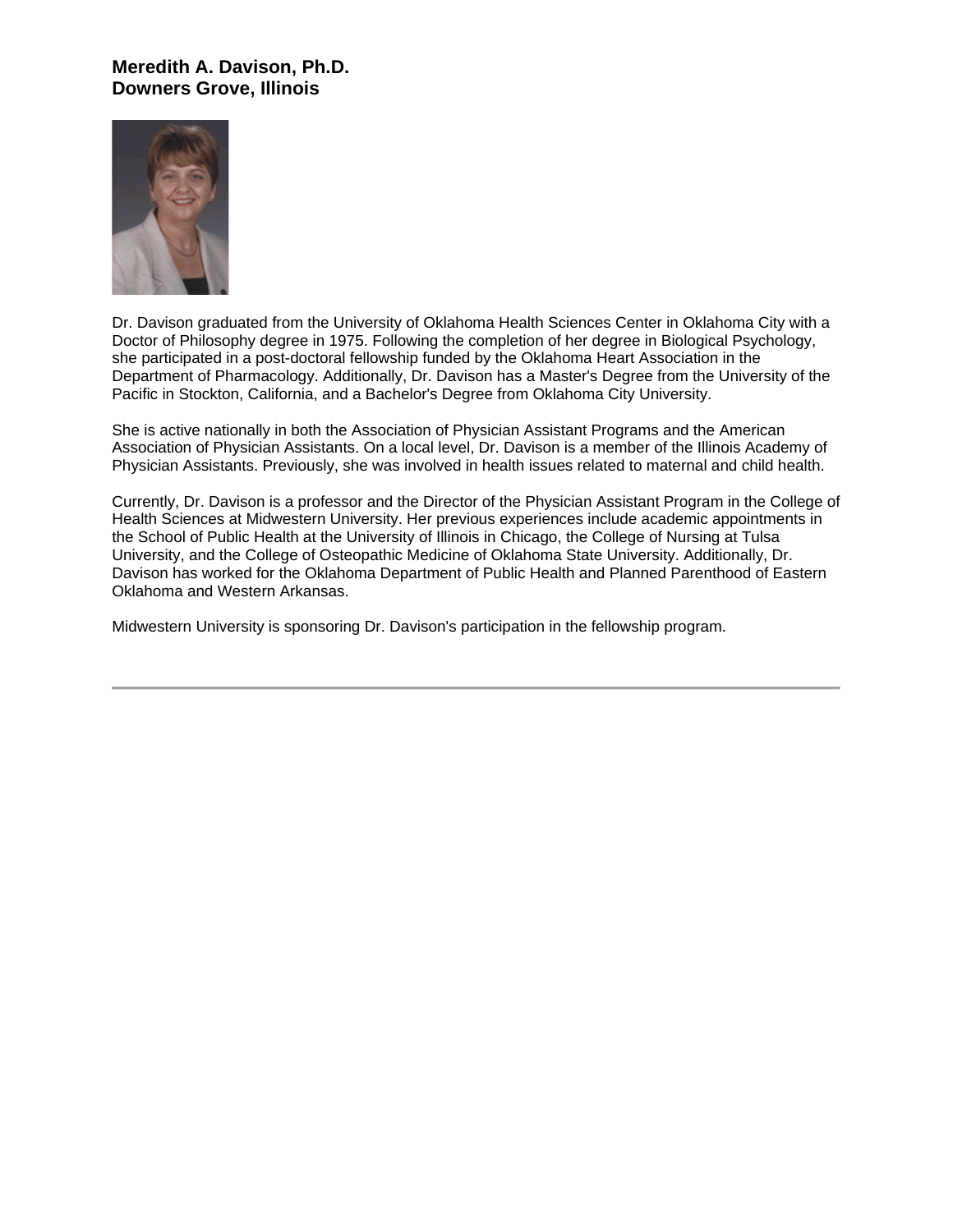## **Guy A. DeFeo, D.O. Kennebunk, Maine**



Dr. DeFeo is a 1988 graduate of the University of New England College of Osteopathic Medicine. He completed his residency training in Osteopathic Manipulative Medicine at UNECOM in 1990 and is board certified in Osteopathic Manipulative Medicine and Family Practice.

Currently, Dr. DeFeo is a solo practitioner in Kennebunk, Maine, and maintains an adjunct clinical faculty position in the Department of Osteopathic Manipulative Medicine at UNECOM. Previously, Dr. DeFeo had been employed by UNECOM in a Family Practice teaching clinic and as Director of Medical Education at Brighton Medical Center. In addition, he is Chief of the Department of Family Practice at Southern Maine Medical Center in Biddeford, Maine, and was recently elected to serve on the Executive Committee.

Present interests for Dr. DeFeo include active involvement with the American Academy of Osteopathy as a member of the Board of Governors and as Chair of the Osteopathic Diagnosis and Treatment Committee. He has served on the Education Committee as Program Chair for the AOA Convention and on the Hospital Assistance Committee. Dr. DeFeo has presented lectures and workshops throughout the New England area. He has also served as UNECOM Alumni President and as President of the New England Academy of Osteopathy.

The University of New England College of Osteopathic Medicine, Southern Maine Medical Center, and the American Academy of Osteopathy are sponsors for Dr. DeFeo's participation in the Fellowship.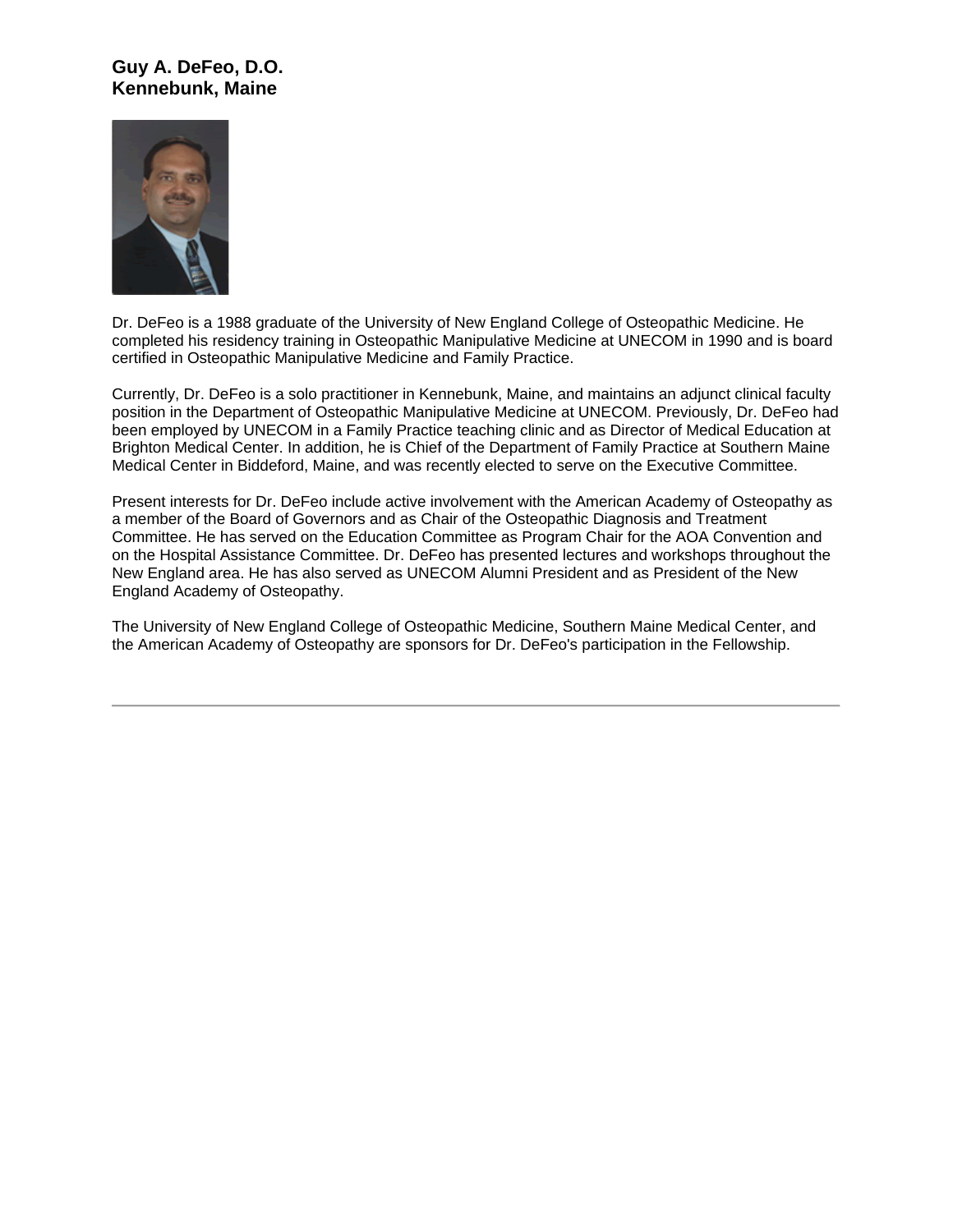## **Martin Diamond, D.O. Massapequa Park, New York**



Dr. Diamond received his degree from the College of Osteopathic Medicine and Surgery in Des Moines, Iowa, in 1962. He earned a Bachelor of Arts in History from Queens College - City of New York. Dr. Diamond completed a rotating internship at Delaware Valley Hospital in 1963. He received certification from the American Osteopathic Board of Family Physicians in 1973; he was re-certified in 1995.

Dr. Diamond has received numerous awards throughout his career, including both the President's Citation Award (1993) and the Distinguished Service Medal to Past Presidents (1994) from the New York State Osteopathic Medical Society. He was awarded the American Osteopathic Foundation Leadership Award in May of 1999. He also received the Distinguished Alumni Award from the National Alumni Association College of Osteopathic Medicine and Surgery in 1999.

Dr. Diamond presently serves as chairman of the New York State Board for Medicine. He has been involved with helping to formulate and recommend various health-related policies on a state level since 1991. He is currently on the Board of Directors of the National Alumni Association of College of Osteopathic Medicine and Surgery. Dr. Diamond has served as both Director and President for the New York State Osteopathic Medical Society. He is the Past President of the National Osteopathic Foundation and currently sits on the American Osteopathic Association Board of Trustees. Presently, he is a member of the House of Delegates for the AOA and Chairman of the New York Delegation to AOA House.

Currently, Dr. Diamond is the Associate Dean for Clinical Affairs at the New York Institute of Technology College of Osteopathic Medicine. He was Director of Osteopathic Family Practice Residency and Osteopathic Medical Services and the DME Maimonides Medical Center in Brooklyn, New York. For 16 years, Dr. Diamond had a solo Family Practice. He was also a partner is the Amityville Family Practice Associates for 19 years in Amityville, New York. Dr. Diamond is licensed to practice in New York, Pennsylvania, Florida, and California.

Sponsorship for Dr. Diamond's Fellowship participation is provided by the New York Institute of Technology College of Osteopathic Medicine.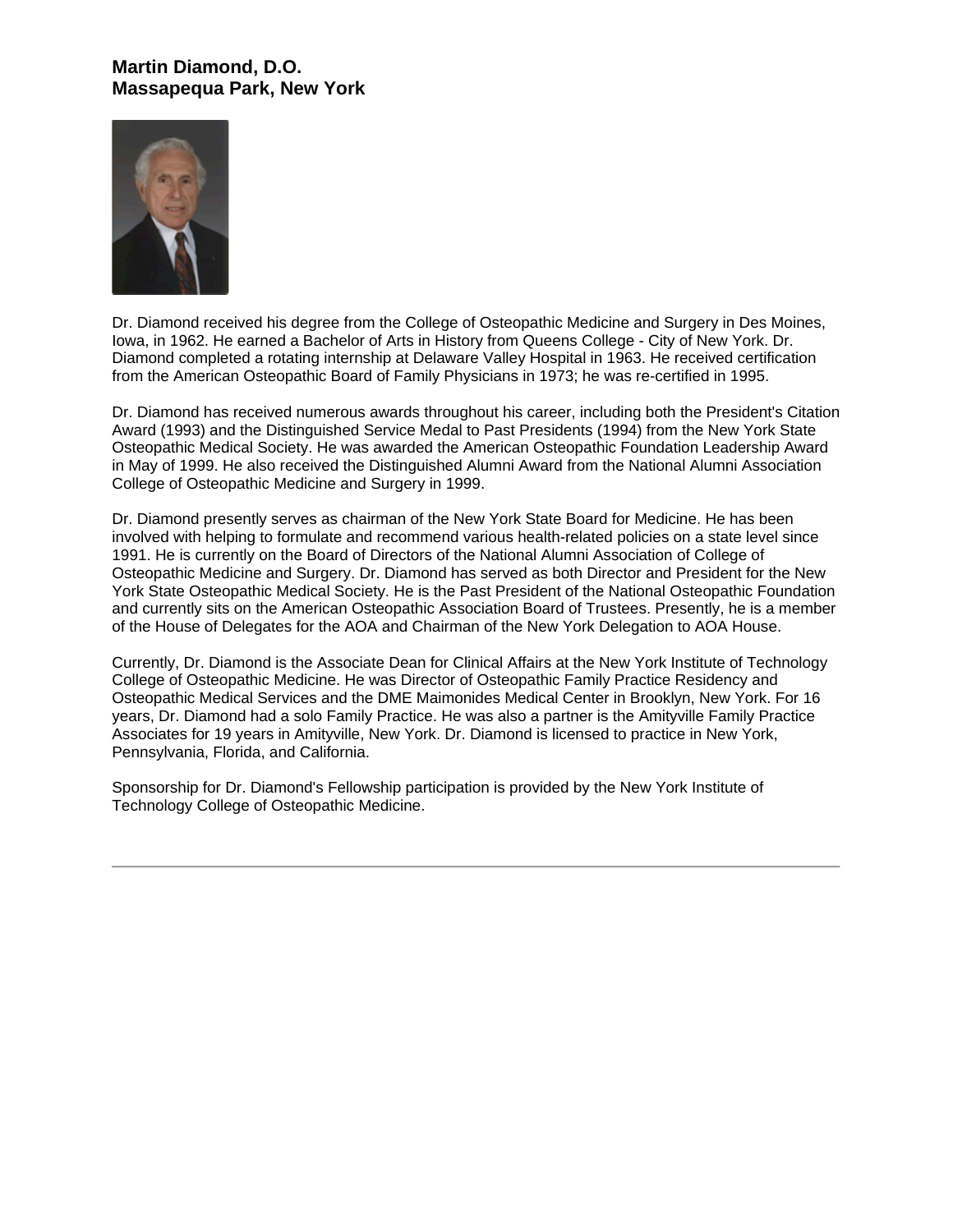## **Michael L. Kuchera, D.O., FAAO Kirksville, Missouri**



Dr. Kuchera currently serves as Vice President for International Osteopathic Education and Associate Dean for Osteopathic Research at Kirksville College of Osteopathic Medicine. A 1980 KCOM graduate, he completed his internship at Richmond Heights General Hospital in 1981. Dr. Kuchera is a tenured professor in KCOM's Department of Osteopathic Manipulative Medicine and led that department as Chairperson from 1987 to 1998 until being appointed Vice President for Academic Affairs and Dean. He is board certified by the American Osteopathic Board of Special Proficiency in Osteopathic Manipulative Medicine and is a Fellow of the American Academy of Osteopathy. Dr. Kuchera is a Past President of the AAO and is active in Academy projects related to research, post-doctoral standards, and international affairs. In addition, he sits on the Boards of the American Academy of Osteopathy, American Association of Orthopaedic Medicine, and Missouri Arthritis Advisory Board. He is also a member of two Councils of the American Osteopathic Association and numerous other educational organizations. He is one of two delegates representing North America on the General Assembly of the International Federation of Manual & Musculoskeletal Medicine.

Dr. Kuchera has authored several textbooks, book chapters, and journal articles. He was the first recipient of the Max T. Gutensohn Merit Award for Excellence in Teaching and was awarded the 1995 Missouri Osteopathic Medallion Award for Teaching Excellence. In addition to being selected as the 2000 Northup lecturer, he was also honored as the Centennial Scott Memorial Lecturer.

Kirksville College of Osteopathic Medicine sponsors Dr. Kuchera in the Osteopathic Heritage Health Policy Fellowship for 2000 - 2001.

Michael L. Kuchera, DO, Professor and current Chair of Osteopathic Manipulative Medicine, Marian College of Osteopathic Medicine, HPF Class of 2000-2001, was named **Fellow in the National Academy of Osteopathic Medical Educators** in March 2013.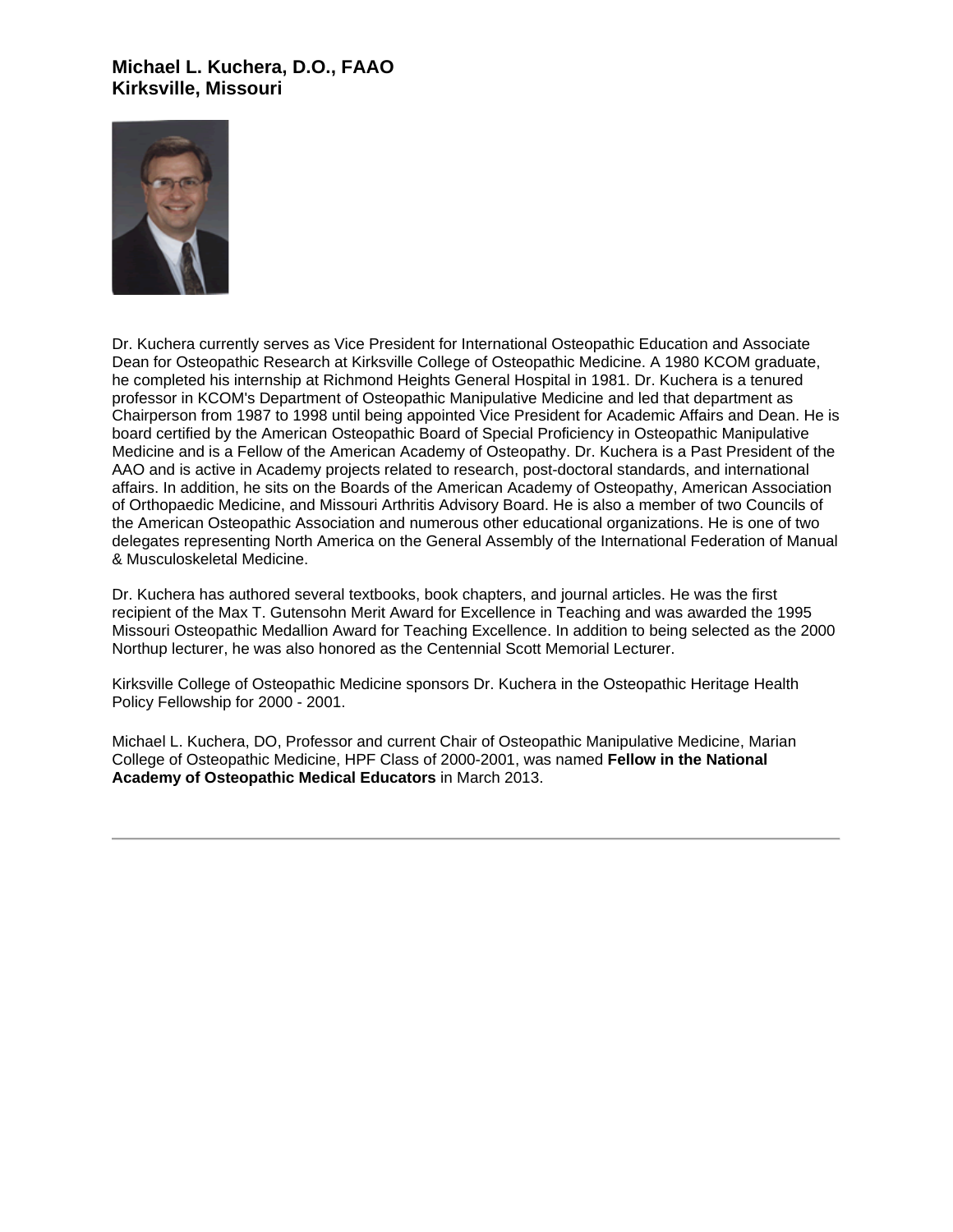## **Trudy Milner, D.O. Tulsa, Oklahoma**



Dr. Milner received a Doctorate of Osteopathic Medicine from Oklahoma State University College of Osteopathic Medicine in 1988. She completed her internship at Tulsa Regional Hospital and a Family Practice residency at OSU-COM. Dr. Milner has been board certified by the American Board of Family Practice since 1993.

Dr. Milner practices at OMNI Family Practice and Sports Medicine with OMNI Medical Group in Tulsa, Oklahoma. Prior to joining OMNI, she practiced at Utica Park Clinic with Hillcrest Medical Group in Tulsa. She is also a Clinical Assistant Professor at OSU-COM.

Dr. Milner is a member of the Board of Trustees for the Oklahoma Osteopathic Association serving on several committees including Membership, Physician Services, and Public Relations. She is a member of the board of the Tulsa Osteopathic Medical Society.

Prior to attending medical school, Dr. Milner received a Bachelor of Arts in Biology from William Woods College and a Bachelor of Science in Nursing from Baylor University; she practiced nursing for 14 years and taught in the nursing program at Cameron University in Lawton, Oklahoma.

The Oklahoma Osteopathic Association sponsors Dr. Milner.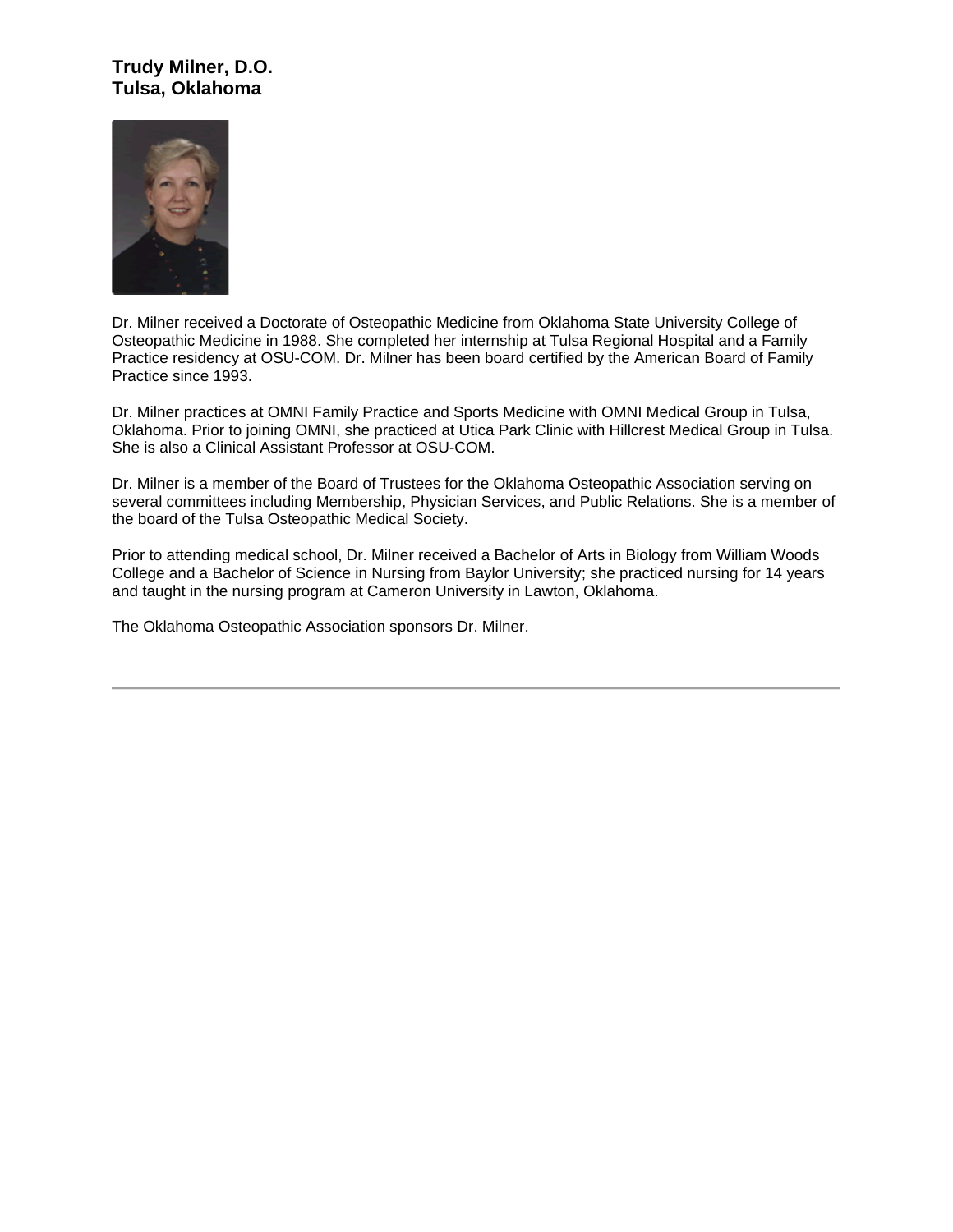#### **Alfred M. Pheley, Ph.D. Athens, Ohio**



Dr. Pheley earned a Doctor of Philosophy in Epidemiology from the University of Minnesota, School of Public Health. He also holds a Master's in Clinical Psychology from North Dakota State University.

Dr. Pheley serves on several professional committees including the Ohio Diabetes Task Force for which he is Chair of the Research Subcommittee, the Steering Committee of the Ohio Cancer Incidence Surveillance System, and the Health Policy Advisory Committee of the Appalachian Regional Commission. He is currently on the Editorial Board of the Journal of Rural Health.

He is an Associate Professor within the Ohio University College of Osteopathic Medicine's Department of Family Medicine and the Director for Clinical Research Development. He is also the Director of the college's Center for Appalachian and Rural Health Research. Dr. Pheley and his colleagues recently completed the Southeast Ohio Health Examination, a study of over 2,600 individuals living in the region. The study, comprised of a comprehensive survey and a mini-clinical exam on a sub-sample of the respondents, is examining the relationship of health status, access to and utilization of health care, and food availability.

Dr. Pheley is sponsored by Ohio University College of Osteopathic Medicine.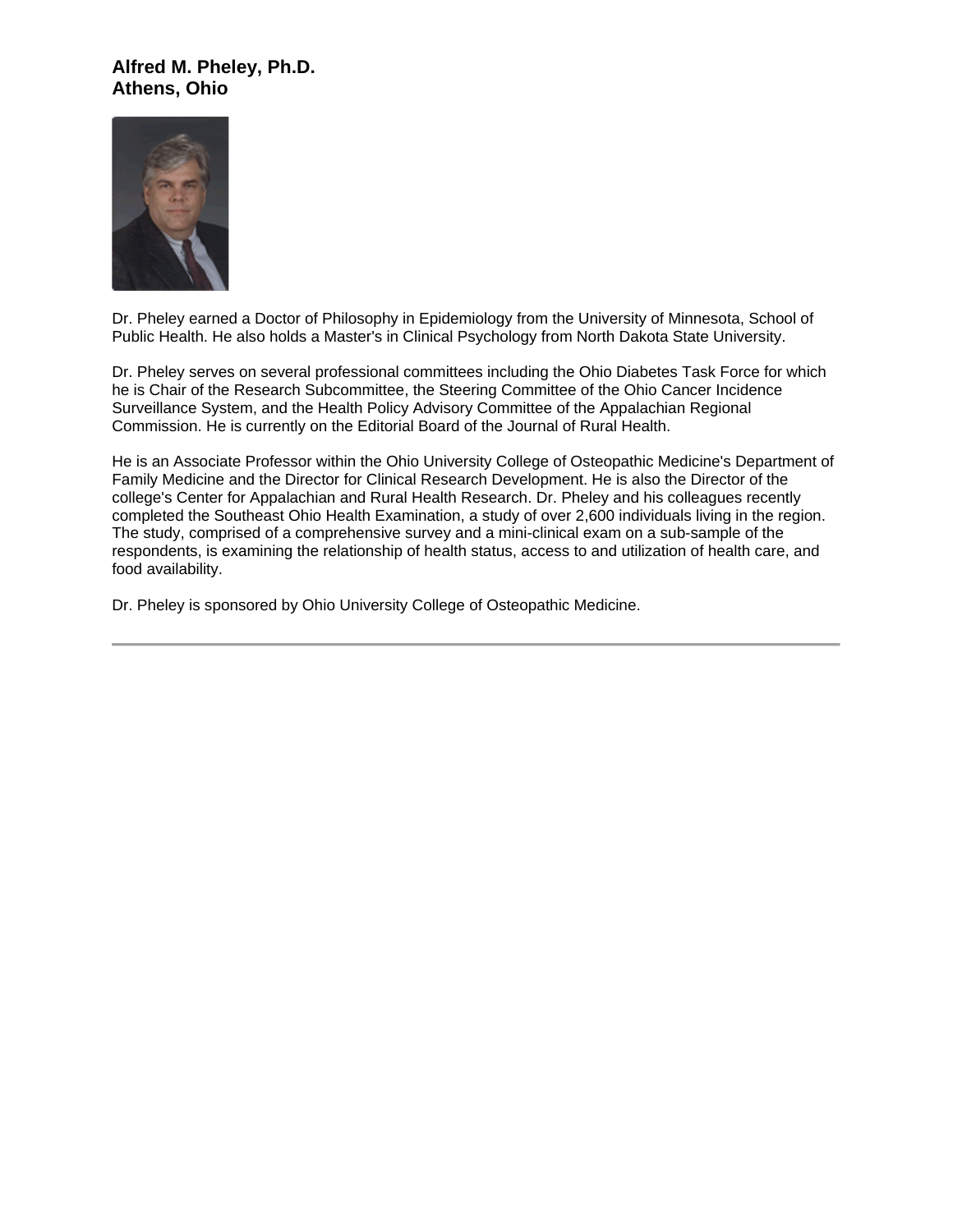## **Dixie Tooke-Rawlins, D.O., F.A.C.O.F.P. Kirksville, Missouri**



Dr. Tooke-Rawlins graduated from Truman University (formerly Northeast Missouri State) in 1976. Dr. Tooke-Rawlins received a Doctorate of Osteopathic Medicine from Kirksville College of Osteopathic Medicine in 1980 and completed her postgraduate internship at Grandview Hospital in Dayton, Ohio. Dr. Tooke-Rawlins was board certified in Emergency Medicine and practiced in that field for seven years. She is board certified in Family Medicine by the American Board of Osteopathic Family Practice and has received fellowship status from the American College of Osteopathic Family Physicians. Dr. Tooke-Rawlins completed a Faculty Development Fellowship at Michigan State University through Cogmet.

Dr. Tooke-Rawlins currently holds the academic position of Acting Vice President and Dean of Academic Affairs at KCOM. Prior to this appointment she held the position of Associate Dean of Campus and Regional Affairs for two years. From 1996 through 1998, Dr. Tooke-Rawlins was the Director of Osteopathic Medical Education at St. Luke's Hospital in Allentown, Pennsylvania, and the Program Director of the Osteopathic Family Practice Residency there. Earlier in her career, she was the Family Practice Residency Director at Metropolitan Hospital in Grand Rapids, Michigan. Dr. Tooke-Rawlins is an Associate Professor in the Department of Family Medicine.

Dr. Tooke-Rawlins has served for four years as a member of the Council on Predoctoral Education of the American Osteopathic Association and on the Missouri Area Health Education Centers' Operational Board. She has served in other leadership roles throughout her career including Delegate to the House of AOA, Inspector for Clinical Education for the Predoctoral Division for Family Practice Residency Programs, and for Osteopathic Postdoctoral Training Institutes for the AOA. Dr. Tooke-Rawlins sits on the Osteopathic Post Graduate Training Institute of the Kirksville Governing Board and was a member of the Interim Planning Board of Governors for the Northeast Osteopathic Medical Education Network. Past positions held were Advisory Board for the Physician Assistant Program at Grand Valley College in Grand Rapids, Michigan, Missouri State Drug Utilization and Review Committee, Professional Education and Nominating Committee of the Missouri Chapter of the American Cancer Society, State Drug Task Force for Southeast Missouri on Narcotics and Dangerous Drugs, President of the Missouri Chapter of the Kirksville Osteopathic Alumni Association, Chief of Staff at Scotland County Hospital, Convention Committee for the Missouri Osteopathic Association Convention, Member of the Task Force on Rural Health Education.

Dr. Tooke-Rawlins is a member of the AOA, the American College of Osteopathic Family Physicians, the Society of Teacher's of Family Medicine and the Missouri Association of Osteopathic Physicians. Within KCOM, Dr. Tooke-Rawlins has served as Chair of the Assessment Committee, the Graduate Medical Education-OPTIK Committee, Promotion and Tenure, and was a member of the Faculty Affairs Committee and the Curriculum Committee. While at St. Luke's Hospital, Dr. Rawlins served on the Graduate Medical Education Committee, the Credentials Committee, the Continuing Medical Education Committee, and the Strategic Planning Committee for Graduate Medical Education. While at Metropolitan Hospital, Dr. Tooke-Rawlins served on the Medical Education Committee and the Library and Education Resources Committee.

Dr. Tooke-Rawlins practiced Emergency Medicine for eight years in Poplar Bluff and Cape Girardeau, Missouri. In 1986, Dr. Rawlins helped to develop the Womancare Center, a health education and cancer screening center for St. Francis Hospital where she was Medical Director. Dr. Rawlins entered family practice in 1987 and has remained in that field of medicine. She also served as the Director of Sports Medicine at KCOM and Truman University in 1993 and 1994. Dr. Rawlins has also committed much of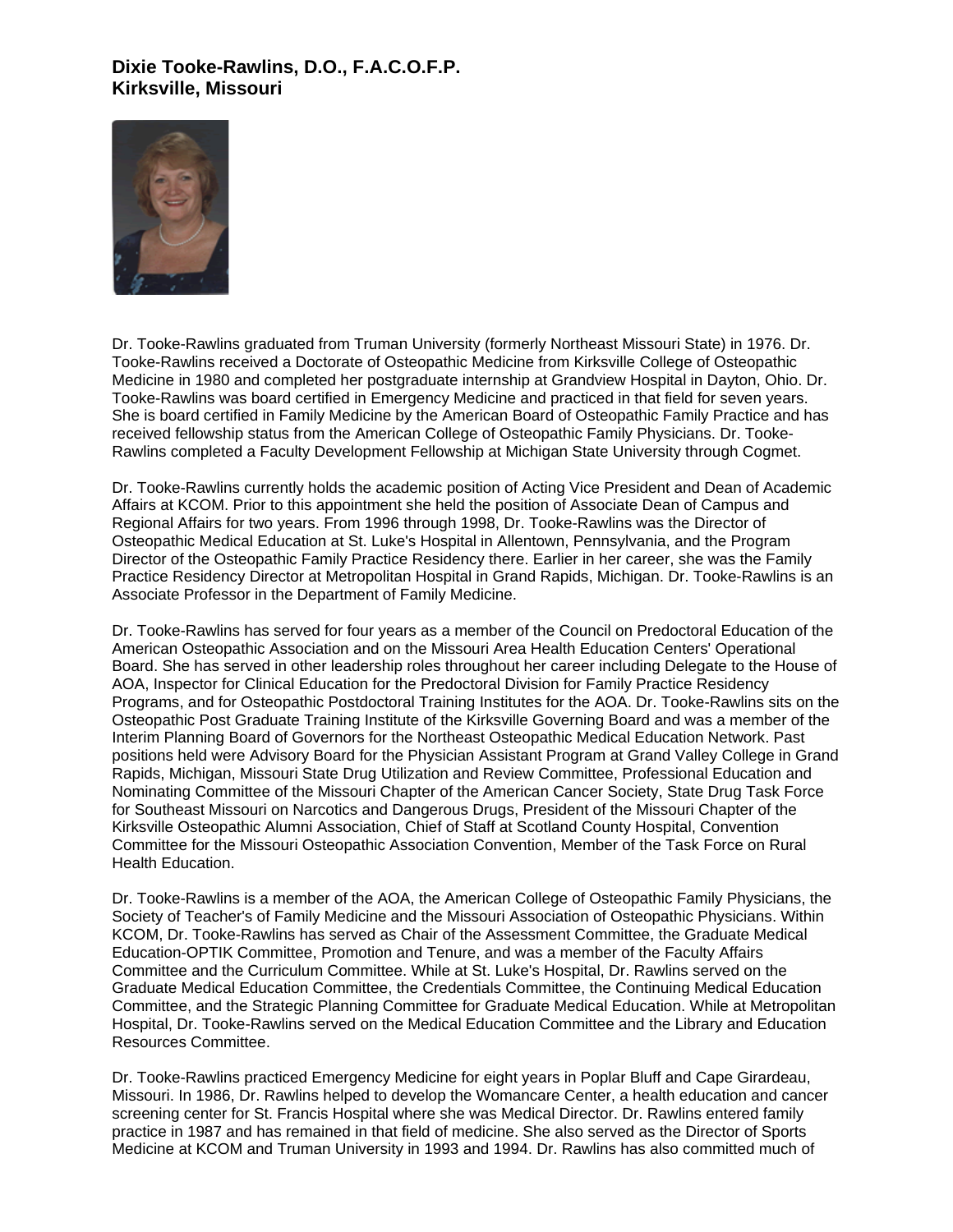her time to community service, providing free prenatal care in the Stoddard County and New Madrid County Prenatal Clinics from 1981-1986 and later at the Clark and Adair Counties from 1990-1994. Dr. Rawlins has also served as a Medical Monitor for the Texas Armor and Engineer Board, Reconnaissance Squad Operations Test Research for M.O.P. 4 gear in Fort Knox, Kentucky, where she was awarded a certificate for professional excellence in 1986.

**M. Bridget Wagner, D.O. Warren, Ohio**



Dr. Wagner received her degree from Ohio University College of Osteopathic Medicine in 1994. She earned a Bachelor of Science in Biology from Youngstown State University in 1990. Dr. Wagner completed a rotating internship at Tempe St. Luke's Hospital in Tempe, Arizona, in 1995 and for two years afterwards, she worked as a Family Practice physician at St. Joseph Health Center in Warren, Ohio.

Dr. Wagner is currently active as a delegate for both the Ohio Osteopathic Association and the Association College of Family Physicians. She also serves as President Elect of the 12th District Academy Ohio. In February of 1999, Dr. Wagner received certification from the American Osteopathic Board of Family Physicians. She is a member of the Society of Teachers of Family Medicine and a graduate of the OU-COM Academic Leadership Fellowship.

Currently, Dr. Wagner is the Assistant Family Physician Residency Director at St. Joseph Health Center in Warren, Ohio. She will acquire full directorship in December, 2000.

The Ohio Osteopathic Association and St. Joseph's Hospital are serving as sponsors for Dr. Wagner in the Fellowship this year.